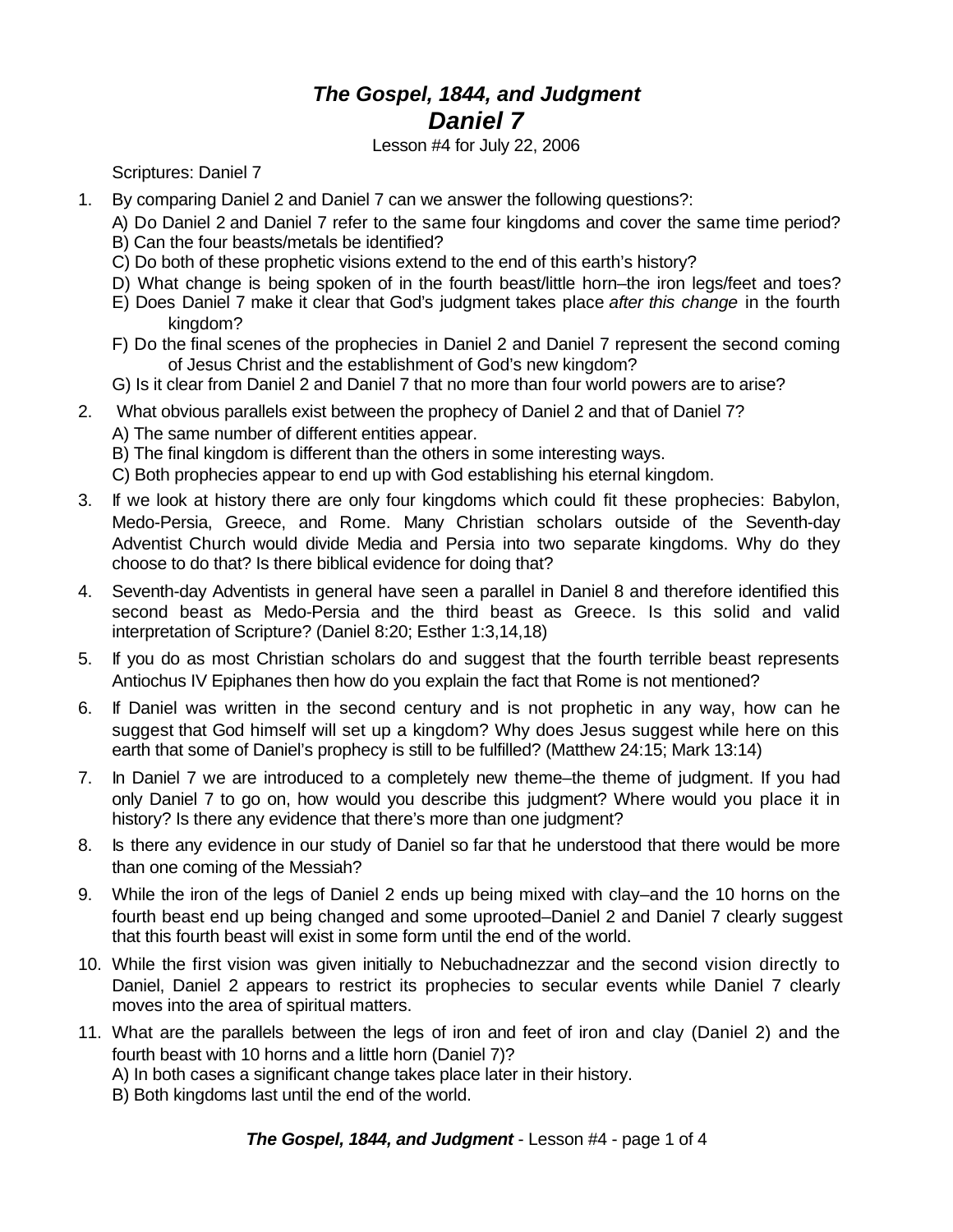- C) The 10 horns seem to be parallel to the 10 toes.
- D) Both of these kingdoms seem to be ultimately eliminated by the establishment of God's own kingdom.
- 12. What contrasts are there between these two?
	- A) The little horn (Daniel 7:20-22) specifically makes war on God's people.
	- B) Daniel 2:43 suggests that the kingdoms in the toes will try to unite by intermarriage among themselves but they will not succeed.
	- C) Daniel 7:11,12 says the fourth beast was to be killed and its body was thrown into flames and destroyed while the other beasts had power taken away but they were permitted to go on living for a limited time.
	- D) The little horn makes very specific efforts to change religious laws and festivals and to control God's people.
- 13. What identifying marks can we find for the "little horn"?
	- A) From where does he arise?
	- B) When does he arise?
	- C) In what way does he seek to speak against the supreme God and oppress God's people by changing religious laws and festivals and keeping God's people under his power for three and one-half years?
	- D) How will the little horn finally be dealt with? (Daniel 7:26).
	- E) Apparently immediately after his demise the power of all the kingdoms will be given to God's people and they will rule forever.
- 14. If the little horn represents Satan's masterpiece in religious deception, wouldn't we expect him to do everything possible to prevent a correct understanding of this prophecy? How successful has he been?
- 15. Consider how many ways that you can think of in which this little horn might represent Antiochus IV Epiphanes. What parallels can you see? What parallels do you see between the little horn and pagan-papal Rome?
- 16. How long did the kingdom of Antiochus IV Epiphanies last and trouble God's chosen people? Is there any hint that his kingdom or his successors survived in any way until the end of the world? If the judgment is supposed to take place during the time of this little horn what judgment took place in the days of Antiochus IV Epiphanes? Did the heavenly courts judge Antiochus IV Epiphanes and take away his power? Then destroy him?
- 17. Read again Daniel 7:25. This little horn power will blaspheme and speak against the Supreme God and oppress God's people.
- 18. Look back over Daniel 2. What was the major message that God was trying to communicate to Nebuchadnezzar?
- 19. Look back over Daniel 7. What was the major message that God was trying to communicate to Daniel? Were these messages the same, similar, or different? How long was the time period separating the giving of these two visions?
- 20. Daniel 7 mentions "the saints of the most high" four times: Daniel 7:18, 22, 25, 27. Nothing of this is mentioned in Daniel 2. Is this a completely new factor in the prophecy?
- 21. Before the days of higher criticism almost all biblical scholars agreed that the 3 ½ years of Daniel 7:25 were the same as those referred to in Daniel 12:7; Revelation 11:2; 12:6, 14; 13:5. If we can correctly apply the year-day principal to this time period It refers to 1260 years. (3  $\frac{1}{2}$  years = 42 months = 1260 days)
- 22. Given the setting of this verse (Daniel 7:25) would you expect the time period mentioned here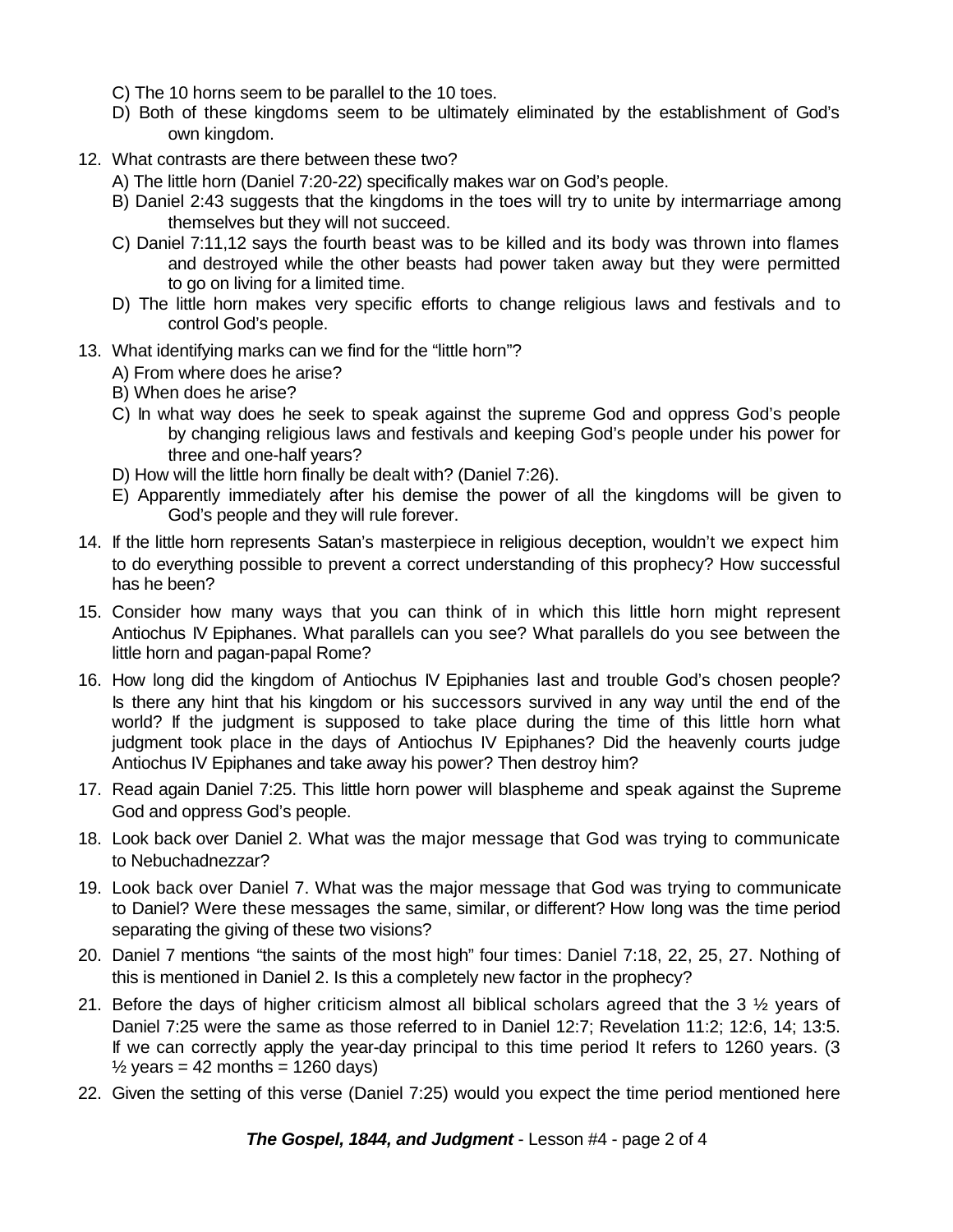to be literal or symbolic?

- 23. The Pope and the people of Rome managed to conquer a much larger force of Visigoths that surrounded their city in the year 538 A.D. Did anything of significance happened 1260 years later?
- 24. Soon after this time period the judgment is supposed to begin. Clearly the judgment takes place in heaven. (Daniel 7:9,10,26)
- 25. Based strictly on the information we have here in Daniel 7, how much detail do we know about this judgment?
	- A) It takes place in heaven.
	- B) It occurs before the establishment of God's kingdom on this earth.
	- C) Somehow this judgment will deal with the false religious system and reintroduce the truth to God's people.
	- D) Based on Daniel 7:25 the judgment should stop the blasphemous speech of the little horn, stop the oppression of God's true people, and reestablish the correct religious laws and festivals. Doesn't this seem to imply a correction of all the false religious teachings that the little horn has propounded?
	- E) God seems to be sitting as Judge and Christ approaches him and is actively involved in the judgment and this happens before his return to this earth. (Daniel 7:13,14)
- 26. Is there any other way to interpret this information except by a pre-advent judgment?
- 27. Clearly this sequence of little horn-judgment-coming kingdom is a major one in Daniel 7. It is repeated three times: Daniel 7:7-10, 14; 19-22; and 24-27. Is there any suggestion that these events are not chronological?
- 28. Daniel 7 suggests that this judgment will ultimately result in the destruction of the little horn, but it will also lead almost immediately into the second coming.
- 29. The vision of Daniel 7 was given to Daniel in the first year of Belshazzar. This was a number of years before the conquest of Babylon by Cyrus, the Persian. Do you think Daniel told either Darius or Cyrus about this vision? Might that have had something to do with their welcoming him into their government?
- 30. Are you clear in your thinking now about the sequence in this prophecy? How confident are you about the sequence of Babylon, Medo-Persia, Greece, pagan Rome, papal Rome, judgment in heaven, and second coming of Jesus Christ?
- 31. In this lesson we have sought to establish the following points:
	- A) Daniel 2 covers essentially the same history as Daniel 7 and the same time period.
	- B) The 4 metals and the four beasts are describing Babylon, Medo-Persia, Greece, and Rome.
	- C) Both prophecies clearly extend until God actively comes and establishes his kingdom here on this earth.
	- D) A significant change takes place in the fourth kingdom.
	- E) God's judgment takes place after this time of persecution and change.
	- F) The second coming occurs only after all of these events.
	- G) Neither prophecy allows for the arising of any other world power.

Do you agree with these points? Do you have questions about them?

© 2005 Kenneth Hart M. D. *Permission is hereby granted for any non-commercial use of these materials. Free distribution is encouraged. It is our goal to see them spread as widely and freely as possible. If you would like to use them for your class or even make copies of portions of them, feel free to do so. We always enjoy hearing about how you might be using the materials and we might even want to share good ideas with others, so let us know. Info@theox.org Last modified: June 3, 2006*

*C:\My Documents\WP\SSTG-Hart\1844-Gospel\SS-Gospel-1844-4-2006-07-22.wpd*